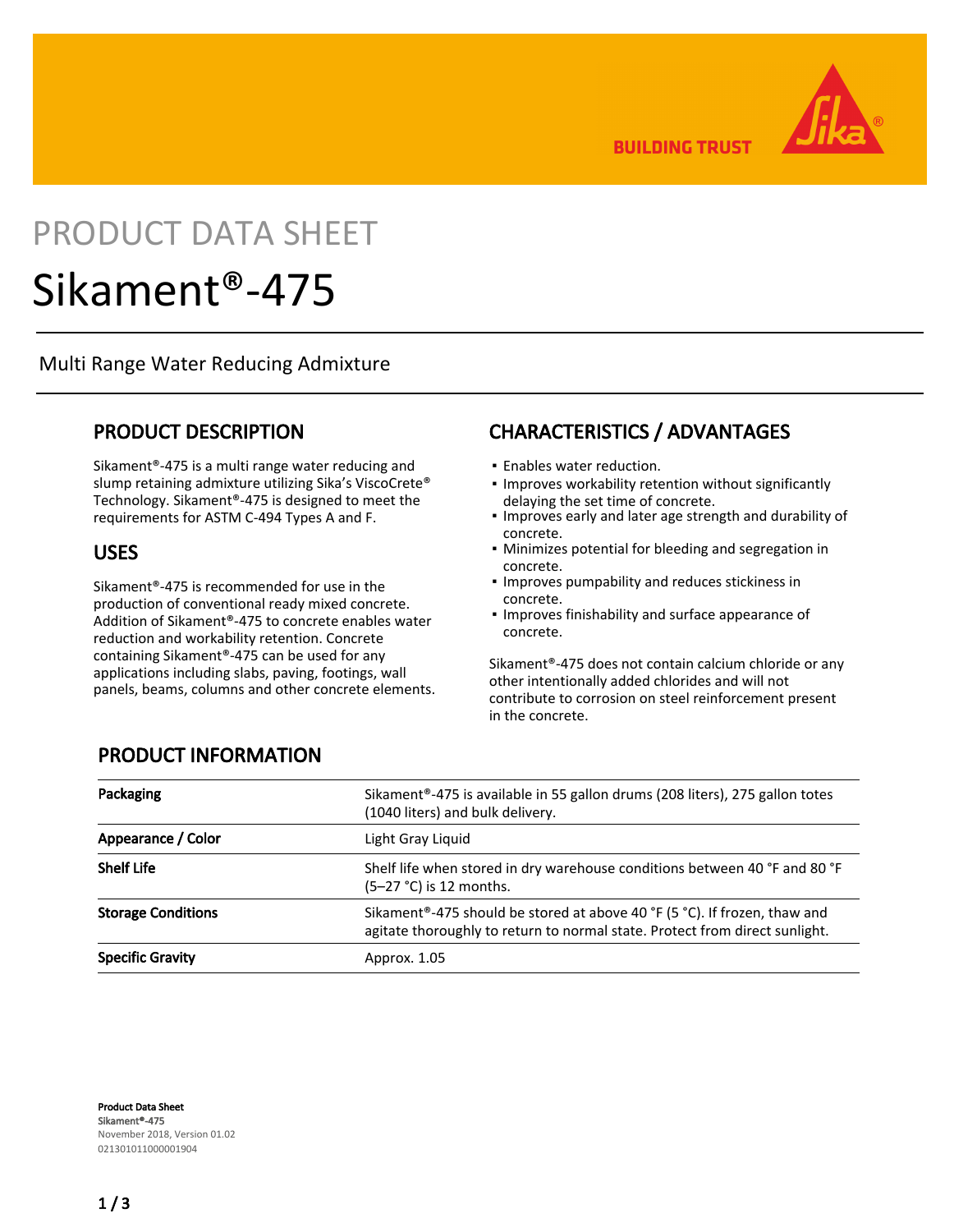### APPLICATION INFORMATION

| <b>Recommended Dosage</b> | Dosage rates will vary depending on the material used, ambient conditions<br>and the requirements of a specific project. For general concreting<br>applications, Sika recommends a dosage rate between 3-15 fl. oz. / 100 lbs.<br>(200-980 ml / 100 kg) of cementitious materials. If maximum water reduction<br>is required, dosage up to 20 fl. oz. / 100 lbs. (1300 ml / 100 kg) or above of<br>cementitious materials may be used.<br>In this case, delayed setting times may occur. Dosage rates outside the<br>recommended range may be used where specialized materials such as<br>microsilica are specified, extreme ambient conditions are encountered or<br>unusual project conditions require special consideration. In this case please<br>contact your local regional Sika office or Sika Technical Service department at<br>1-800-933-7452 for further information. |
|---------------------------|-----------------------------------------------------------------------------------------------------------------------------------------------------------------------------------------------------------------------------------------------------------------------------------------------------------------------------------------------------------------------------------------------------------------------------------------------------------------------------------------------------------------------------------------------------------------------------------------------------------------------------------------------------------------------------------------------------------------------------------------------------------------------------------------------------------------------------------------------------------------------------------|
| <b>Mixing</b>             | For best plasticizing results, Sikament®-475 should be added directly to<br>freshly mixed concrete in the concrete mixer at the end of the batching cycle.<br>Sikament®-475 may also be dispensed as an integral material during the<br>regular admixture batching cycle, or into freshly mixed concrete in a Ready-<br>Mix truck at the concrete plant or job site. To optimize the superplasticizing<br>effect, Sika recommends that the combined materials be mixed for 80-100<br>revolutions, either in the concrete mixer or in the Ready-Mix truck.                                                                                                                                                                                                                                                                                                                         |
|                           | Combination with other Admixtures: Sikament®-475 is highly effective as a<br>single admixture or in combination with other Sika admixtures. If used in<br>combination with certain Sikament® high range water reducers, it may affect<br>the plastic properties of fresh concrete. Please contact your local regional<br>office or technical service department at 1-800-933-7452 for further<br>information.                                                                                                                                                                                                                                                                                                                                                                                                                                                                     |
|                           | <b>Combination with Pozzolanic Materials:</b> Sikament <sup>®</sup> -475 is well suited for use<br>with pozzolanic materials such as fly ash, slag, silica fume and metakaolin.                                                                                                                                                                                                                                                                                                                                                                                                                                                                                                                                                                                                                                                                                                   |

#### BASIS OF PRODUCT DATA

Results may differ based upon statistical variations depending upon mixing methods and equipment, temperature, application methods, test methods, actual site conditions and curing conditions.

#### OTHER RESTRICTIONS

See Legal Disclaimer.

### ENVIRONMENTAL, HEALTH AND SAFETY

For further information and advice regarding transportation, handling, storage and disposal of chemical products, user should refer to the actual Safety Data Sheets containing physical, environmental, toxicological and other safety related data. User must read the current actual Safety Data Sheets before using any products. In case of an emergency, call CHEMTREC at 1-800-424-9300, International 703-527-3887.

**BUILDING TRUST**